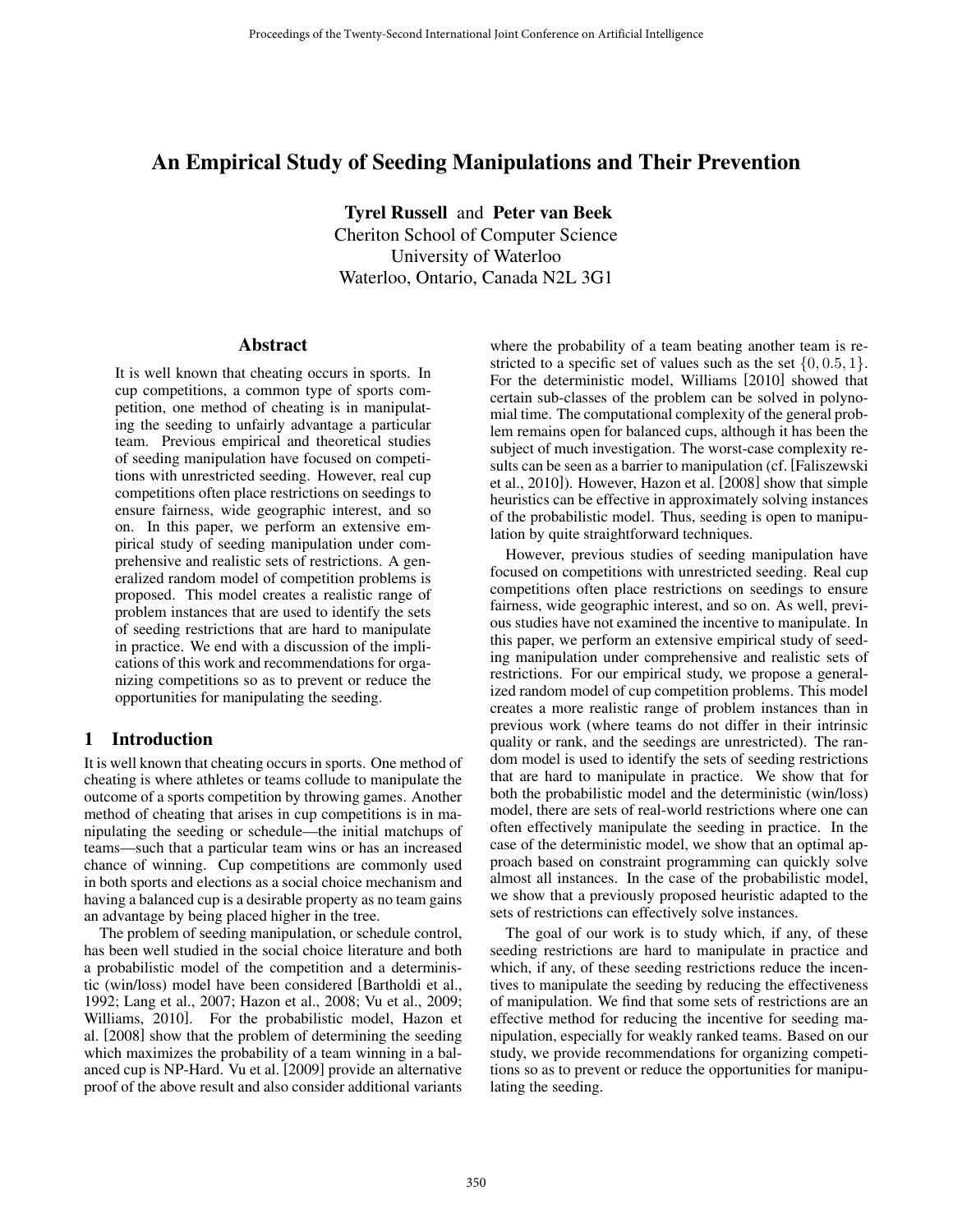# 2 Background

One of the most common ways of organizing a competition among a set of teams is a cup. In a *cup*, the final winner is determined by a tree-like structure called a *competition tree*. Let  $m$  denote the number of teams in the cup, where the names of the teams are  $t_1, t_2, \ldots, t_m$ . The m leaves of the tree are labeled with the names of the teams, called the *seeding* of the competition. A seeding on  $m$  teams can be described by a permutation  $(\pi_1, \pi_2, ..., \pi_m)$  of the set  $\{1, 2, ..., m\}$ , where the team  $t_{\pi_j}$  is the label for the  $j^{th}$  leaf node in the competition tree. Each internal node of the tree represents a match (or game) between its two child nodes. A *round* of a cup is defined to be all of the matches that occur at an equal height  $k, 1 \leq k \leq \log_2 m$ , from the leaves of the competition tree. The winner of a match advances to the next round and the loser of the match is eliminated from the competition. The team that advances to the root of the tree is the winner of the competition. In this paper, perfectly balanced cups are examined and it is assumed that the number of teams is a power of 2. Balanced cups are the most widely used in practice as they are inherently the most fair.

A seeding can be generated by a random draw but most often a person (or committee), called the *scheduler*, determines the seeding. As such, seeding is open to manipulation. A *seeding manipulation strategy* is any deliberate placement of teams in the seeding in an effort to cause or increase the likelihood that a desired team,  $t_w$ , wins the competition.

As in previous sports and voting literature, we assume that there is available a probabilistic model of the competition in the form of an  $m \times m$  matrix P, where entry  $P_{i,j}$  denotes the probability that team  $t_i$  wins a match against team  $t_i$ . The probabilities could be based on past matches or on expert opinions. If the probabilities are restricted to be 0 and 1, the model is deterministic and can be represented as a directed graph where the nodes are the teams and there is an edge from  $t_i$  to  $t_j$  if  $t_i$  wins a match against  $t_j$  with certainty. Such a graph is often referred to as a *tournament* graph.

# 3 Restrictions on Seedings

Previous studies have considered unrestricted seeding, where any placement of teams is permitted. However, unrestricted seedings can be undesirable in practice and restrictions are often added to ensure that the seeding conforms to the desires of the organizers such as, for example, that top teams do not face each other immediately.

We have identified four different restrictions that can be placed on the seeding process. These restrictions broadly cover known restrictions that occur in practice.

*Team ranking restriction.* Let  $rank(t)$  be a function that gives the ranking of a team  $t$ , where smaller values mean higher rank or quality. A *team ranking restriction* requires that the ranking function is known and can be objectively determined. For example, the ranking function could be determined by the teams' win-loss records over a season.

*Team arrangement restriction*. A primary purpose of a seeding is to ensure that two highly ranked teams do not meet each other early in the competition. For this purpose, a commonly used arrangement of the teams is as follows. For sim-



Figure 1: (a) The arrangement of teams by rank used by the NCAA Division I Basketball Championship. The numbers below the leaf nodes represent the rank of the team at that leaf. (b) A seeding can be manipulated so that all of the top teams play each other in the first two rounds. (c) The possible ways that the winners of the four pools of the NCAA could be arranged. (d) Changing the rank of a team from eight to seven can completely change their opponents.

plicity of notation, assume that  $rank(1) = 1, rank(2) = 2$ , and so on. For  $m = 2$  teams, the seeding is  $(1, 2)$ ; i.e., the top ranked team plays the team ranked second. Suppose  $(\pi_1, \pi_2, \ldots, \pi_{2^{r-1}})$  is the seeding for  $2^{r-1}$  teams. Then the seeding for  $m = 2^r$  teams is  $(\pi_1, m + 1 - \pi_1, \pi_2, m + 1 - \pi_2)$  $\pi_2, \ldots, \pi_{2^{r-1}}m + 1 - \pi_{2^{r-1}}$ . For example, the seedings for four and eight teams are  $(1, 4, 2, 3)$  and  $(1, 8, 4, 5, 2, 7, 3, 6)$ , respectively. A *team arrangement restriction* requires that the method for arranging teams is known and can be objectively determined. In our experiments, we used the above arrangement.

*Pooling restriction.* Let  $m = 2<sup>r</sup>$ , for some r. Pooling partitions the m teams into  $2^{r-k}$  *pools* each of size  $2^k$ , for some  $k$ . The teams in a pool play each other before playing other teams; i.e., the winner of a pool goes on to play other teams outside of the pool. A *pooling restriction* requires that the method for partitioning the teams into pools is known and can be objectively determined. In our experiments, we used pools of size 16 and followed the NCAA method where each team is assigned a rank from 1 to 16, and one team of each rank belongs to a pool.

*Pool arrangement restriction*. A *pool arrangement restriction* requires that the method for arranging the order of the pools—i.e., the order that the winners of the pools play each other—is known and can be objectively determined. Let  $P_1, \ldots, P_{2^{r-k}}$  be the pools. In our experiments, we simply ordered the pools in ascending order so that the winner of pool  $P_1$  played the winner of pool  $P_2$ , and so on.

In each case, the absence of a restriction means that this aspect of the seeding (team ranking, team arrangement, pool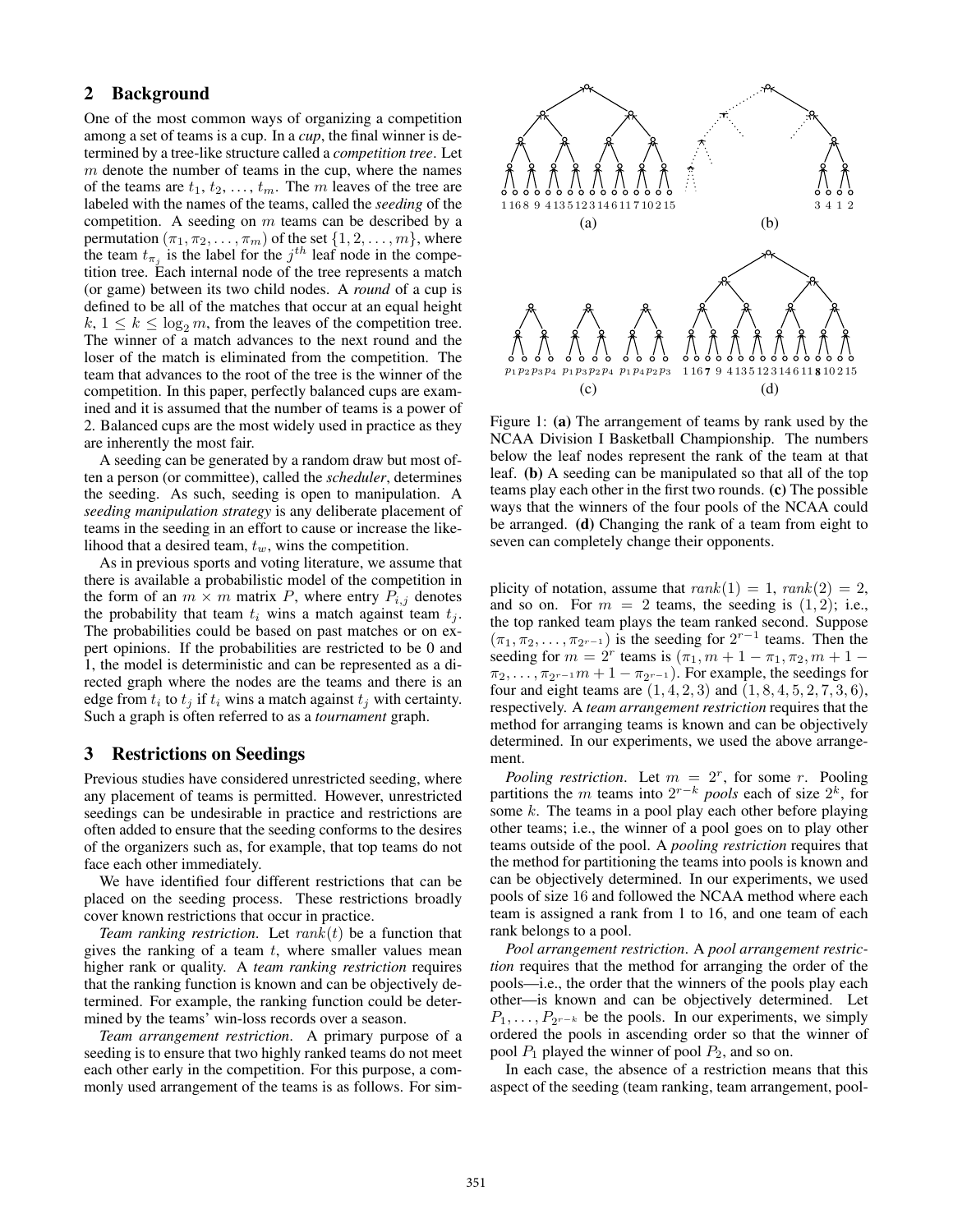ing, pooling arrangement) is under the control of the scheduler and is thus open to manipulation. In the case of team ranking, in our experiments we restricted the manipulation of a team's rank to be within one of its true rank.

Example 1. *The NCAA Division I Basketball Championship, commonly called March Madness, is held annually in March and April [NCAA, 2009]. The championship uses a cup structure where 64 teams are seeded in a balanced cup tree. The teams are separated into pools of sixteen teams. Each team is assigned a rank from 1 to 16 and only one team of each rank may belong to a pool. The cup has four pools of teams but the makeup of the pools is made by the scheduler. Figure 1a shows how teams are arranged within a pool. If this arrangement was not fixed, it would be possible to guarantee that three of the top four teams in the pool would be eliminated after the second round (see Figure 1b). March Madness championships do not have a pool arrangement restriction. As such, the scheduler is able to arrange the final two rounds as they see fit. The possible arrangements of the four pools of the NCAA Championship are shown in Figure 1c. There is no restriction on team ranking—it is decided by the scheduler—and the scheduler can use this to change the seeding [Coleman et al., 2010]. The imprecise nature of the rank generation allows for weaker teams to be boosted in rank and top teams to be diminished. While it is unlikely that large changes would be made to the rank, it is possible to modify the rank of teams by only a difference of one and still gain a large advantage (see Figure 1d).*

Given the different restrictions, it is possible to construct families of restrictions and classify competitions based on the restrictions present. As a naming convention, a family of restrictions is considered as a four tuple where each tuple value can be either 0 or 1 depending on the presence of the restriction. An example tuple for the family without any restrictions would be 0000. The tuple placements represent, from left to right, the pooling restriction, the team arrangement restriction, the team ranking restriction and the pool arrangement restriction. Families that are equivalent regardless of a restriction being present are merged and the corresponding tuple value is replaced with a don't care value or  $X$ . The complete set of families along with the restriction relationship are shown in Figure 2. An arc from one family to another represents that a restriction was added to the source family to produce the new family. The *solution set* is the set of all possible seedings which conform to a given family of restrictions. Two families are equivalent if the solution set is identical. For more details and proofs, see [Russell, 2010, Chapter 4.4].

Each restriction of the seeding implies that the choice is fixed without input from the scheduler. While it is possible to fully restrict a schedule, the result may be undesirable. For example, if geographic constraints are used to ensure unmanipulable pooling then top teams may be paired in the early rounds since they happen to be geographically close. We next describe each family of restrictions and, if possible, a real world example which uses these restrictions is described.

The most restricted family is 1111, as all of the restrictions are enforced. Competitions with these restrictions arise in the playoffs of many North American sports, including the



Figure 2: Families of seeding restrictions. Each label is a four tuple where 1 means fixed, 0 means unfixed and X is a don't care value. Don't care values are used to denote when the models are solution equivalent. The four tuple values represent are, from left to right, pooling, team arrangement, team ranking and pool arrangement.

NFL, NBA, and the NHL (where the pools are restricted by geography, for example). The next most restricted family is 1101 where only the team ranking restriction is not enforced. An example of this would be professional tennis where the ranking of players do not necessarily correspond to the World Ranking of the same players. The 1100 family of restrictions requires that the team arrangement and pooling of teams is fixed but the ranking of teams can be modified and the arrangement of pools is unfixed. Since professional tennis competitions only have a single pool of teams, this family of restrictions could be applied to tennis as well.

The 1110 family of restrictions requires that the pooling, team arrangement and ranking are all immutable but the pool arrangement is not restricted. The  $011X$  family of restrictions allows the pools to be unfixed but the team arrangement and ranking are fixed. The  $10X1$  family of restrictions requires that pooling and the arrangement of the pools are fixed while leaving the arrangement of the teams within the pools susceptible to manipulation. The  $10X0$  family of restrictions requires a specific pooling but offers no other restriction on the seeding. It is not known if there are any competitions which use either the 1110,  $011X$ ,  $10X1$  or  $10X0$  families of restrictions when generating seedings. The  $010X$  family of restrictions requires a specific arrangement of teams but requires no other restrictions. This model is used in scheduling the NCAA Division I Basketball Championship [NCAA, 2009] and World Cup soccer. The most unconstrained family of restrictions is the  $00XX$  family of restrictions. This is the model used in previous work (e.g., [Lang et al., 2007; Hazon et al., 2008; Vu et al., 2009; Williams, 2010]). This type of completely unconstrained seeding is often used by local and amateur sports.

# 4 Seeding Manipulation Strategies

In this section, we present the techniques we used in our experiments for finding seeding manipulations.

*Deterministic model.* The computational complexity of finding a seeding manipulation strategy for the deterministic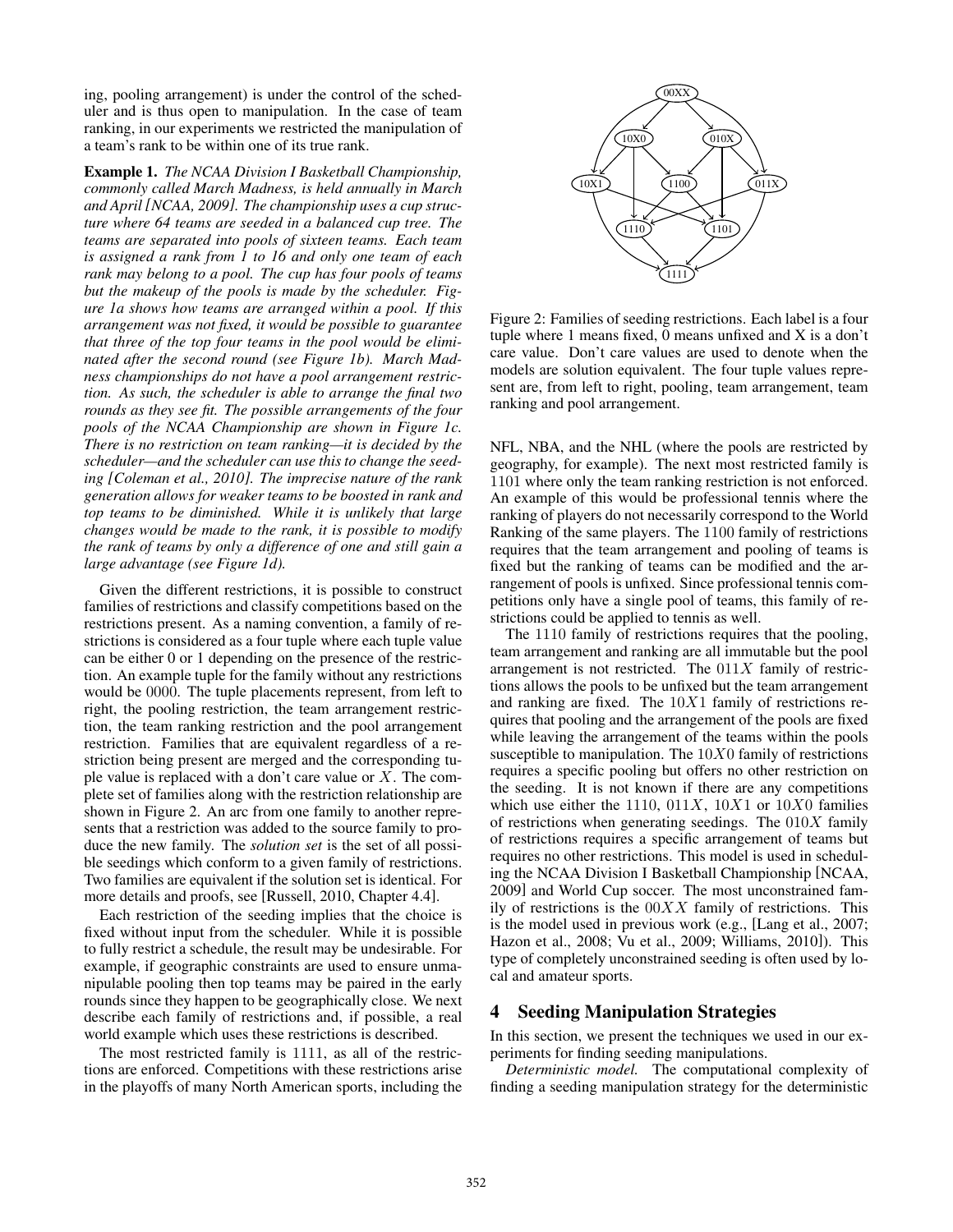

Figure 3: (a) A cup competition denoting the winner in each node. (b) The corresponding binomial spanning tree which represents the result of the competition.

model is an open question, and a polynomial algorithm has yet to be discovered. The alternative to giving up on these problems is to apply the machinery used to solve NP-Hard problems and look at the practical complexity of these problems. This constitutes neither a proof of efficiency or of hardness but rather shows, as is done in graph isomorphism [Sorlin and Solnon, 2004], that these problems can be solved even if their complexity is indeterminate.

The basic problem is determining if a given team  $t_w$  is the winner under any seeding of the tournament given the tournament graph. Lang et al. [Lang et al., 2007] showed that the least constrained problem is solved by finding a binomial spanning tree within the tournament graph structure. The winner of the cup represents the root of the tree. The children are the teams winner defeated in each round from left to right. This notion is then applied recursively to each child. If there exists an assignment of the teams so that the edges in the binomial spanning tree are also in the tournament graph then the team at the root is a winner.

Example 2. *Figure 3a shows a cup competition with the expected winner of each match according to the tournament graph labeled in each node. The winner of the cup is*  $t_1$  *and*  $t_1$  *becomes the root of the binomial tree. Since*  $t_1$  *defeats*  $t_2$ *,*  $t_3$  *and*  $t_5$  *in each successive round,*  $t_2$ *,*  $t_3$  *and*  $t_5$  *are made the children of*  $t_1$ *.*  $t_2$  *does not win a single game so they are a leaf node.*  $t_3$  *defeats*  $t_4$  *and*  $t_5$  *defeats*  $t_6$  *and*  $t_7$ *. Finally,*  $t_4$ and  $t_6$  *are leaf nodes and*  $t_7$  *defeats*  $t_8$ *, which is a leaf node. The completely binomial tree is shown in Figure 3b.*

To tackle these problems, we adapted a constraint programming framework for solving sub-graph isomorphism [Zampelli et al., 2010]. The constraint approach for the simple model is described first and then additional constraints are added to solve the other models (for more details on the constraint programming approach, see [Russell, 2010, Chapter 4.4]). There are m variables labeled  $v_1, \ldots v_m$ , with the domain of each variable  $D(v_i) = [1 \dots m]$ . Since each variable is a node in a spanning tree of the tournament graph, an AllDifferent constraint is added to ensure that no node is used more than once, all different  $(v_1, \ldots, v_m)$ . Edge constraints are added to the variables of the graph to ensure that if there is an assignment of  $v_i$  and  $v_j$  to the variables in the spanning tree which share an edge then  $(v_i, v_j) \in E$ . Lastly, the con-



Figure 4: The probability that a team whose rank is  $i$  positions lower than another team would upset that team, as estimated from all games in the 25 tournaments from 1985–2009 for the NCAA and the grand slam tennis events from 2000–2010.

straint that  $v_1 = t_w$  ensures that  $t_w$  wins the tournament, if possible.

This basic constraint-based approach can be extended with additional constraints to reflect the additional restrictions. The most useful is a global constraint proposed by Larrosa and Valiente [2002], called nRF+, that enforces slightly stronger consistency on the children of nodes within the tree. This ensures that for each value of a parent node there are enough distinct values in the domains of the child nodes to satisfy each child node. For each additional restriction, the basic edge constraint is modified to allow only those edges that are edges in the graph and match the appropriate criteria. For pooling, this ensures that the lower edges on the graph match only teams from the same pool and, for pool arrangement, that the upper edges of the graph meet the correct arrangement. For team arrangement, the teams must meet the criteria for the arrangement. Modifying ranking associates a new rank variable with each edge in the binomial tree and restricts the rank of a given team based on the team arrangement.

Representing the seeding as binomial tree over a simple list representation, removes  $2^{m-1}$  rotational symmetries, where  $m - 1$  is the number of matches in the cup tree. This representation reflects who plays whom at each level and allows for any possible placement in the cup tree as long as the restrictions are respected.

*Probabilistic model.* The computational complexity of finding a seeding manipulation strategy for the probabilistic model is known to be NP-Hard for balanced cups [Hazon et al., 2008; Vu et al., 2009]. Hazon et al. [2008] propose a number of heuristics for solving this problem and show that for small problems the heuristics are close to optimal. Their results showed that a heuristic called BestWin was a good heuristic for solving these problems. However, Hazon et al. [2008] assume there is no restriction on the seeding.

The BestWin heuristic greedily assigns the teams that  $t_w$ , the team that the scheduler wishes to unfairly advantage, is most likely to defeat in each round. In other words, trying to generate likely winners of subtrees that  $t_w$  will defeat. This procedure is then applied recursively to every other teams unless that team is a leaf and would be expected to win no games. We modified the BestWin heuristic to account for the restrictions applied to the model. When greedily assigning an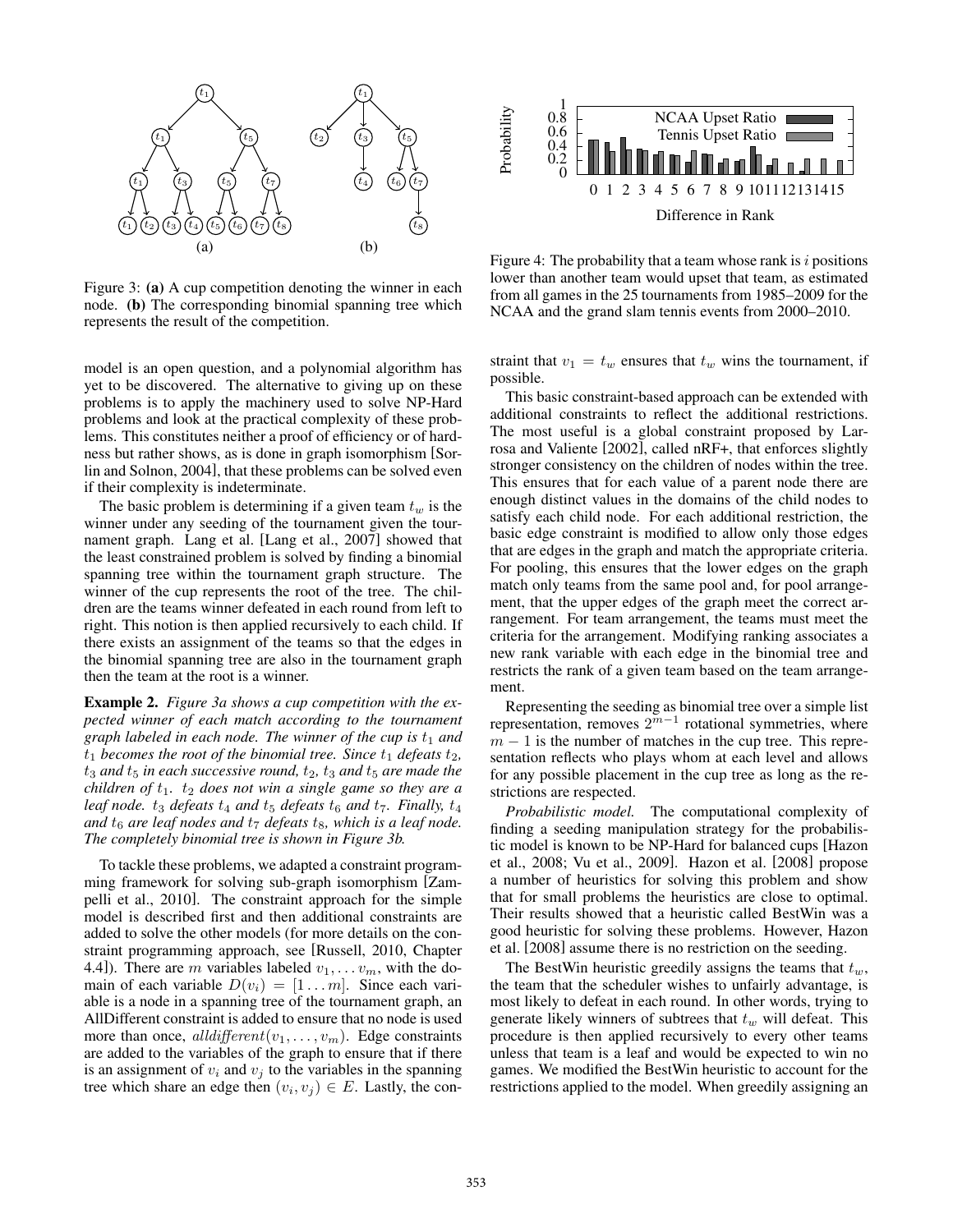opponent during the procedure, only those teams which do not violate the restrictions are compared and selected. When ranking is unfixed, each team attempts to obtain the lowest rank possible as this increases the likelihood that they will face weaker teams.

#### 5 Experimental Results

While there is some evidence to suggest there is bias in seeding real world cup competitions [Coleman et al., 2010], there is no definitive data set to test the efficiency of the constraint programming approach described above. Therefore to test the constraint programming approach under the various restrictions, a set of realistic test benchmarks are generated. The first step is to generate a realistic tournament graph.

To generate real world probability matrices and tournament graphs, real world data was mined to determine *upset ratios*: probability distributions of how often better teams lost to worse teams given their difference in ranks. The NCAA Division I Basketball competition brackets from 1985 to 2009 and grand slam tennis events from 2000 to 2010 were mined for this information. Upset ratios were constructed for each sport from the data to give the distribution of upsets given the difference in rank. In the case of tennis, ranks were pooled into groups of eight to remove some of the fine grained granularity of ranking. This is also the case in the NCAA data as there are multiple teams of each rank in each competition. These ratios can be seen in Figure 4.

From the upset ratios, Gaussian distributions for each difference in rank were created with the means taken from the upset ratios and the variances from the errors in the ratios. By sampling the Gaussians, realistic probability matrices were generated for problems of size 16, 32, 64, 128, 256. Tournament graphs are generated in a similar model by sampling the distribution for each game to determine whether the lower ranked team defeated the higher ranked team. The largest cup balanced competitions found in practice are those used by professional tennis where there are 128 participants. For each probability matrix, every team is tested to determine whether the probability of the team winning could be increased from expected and, for each tournament graph, every team is tested to determine whether there exists a seeding which would ensure their victory. All of the families of restrictions were tested except the 1110 family, since it is a strictly easier variant of the 0000 family, and the 1111 family, which can be solved in linear time using simple checks. For most families of restrictions the random instances generated were quickly solved (within a few seconds). Only in a single family of restrictions, the  $010X$  family, under the deterministic model were there instances which timed out and there were relatively few of those.

Tables 1 and 3 show the percentage of teams that could be manipulated for a given rank and that even relatively small restrictions can drastically reduce the number of teams which could be made winners via seeding manipulation. As expected, it is more likely that the scheduler could generate a seeding manipulation strategy for strong teams. The results show that, at least on these instances, seedings can be easily generated to manipulate the results of the tournament. There-

Table 1: *Deterministic (win/loss) model (NCAA).* The effect of seeding restrictions on the percentage of teams that could be made the winner via manipulation of the seeding, for various tournament sizes and rank of team  $i = 1, 4, 8$ , 12, 16. Each entry is the average of 100 instances.

| Model        | Size | ī               | 4               | 8   | 12  | 16                  |
|--------------|------|-----------------|-----------------|-----|-----|---------------------|
|              | 16   | 97              | 95              | 95  | 82  | 32                  |
|              | 32   | 100             | 100             | 100 | 100 | 87                  |
| Unrestricted | 64   | 100             | 100             | 100 | 100 | 100                 |
| (00XX)       | 128  | 100             | 100             | 100 | 100 | 100                 |
|              | 256  | 100             | 100             | 100 | 100 | 100                 |
|              | Size | 1               | 4               | 8   | 12  | 16                  |
|              | 16   | 97              | 95              | 95  | 82  | 32                  |
|              | 32   | 97              | 96              | 93  | 85  | 37                  |
| Pooled       | 64   | 99              | 99              | 98  | 88  | 40                  |
| (10X0)       | 128  | 99              | 97              | 96  | 85  | 44                  |
|              | 256  | 98              | 97              | 96  | 87  | 39                  |
|              | Size | 1               | 4               | 8   | 12  | 16                  |
|              | 16   | 88              | $\overline{68}$ | 20  | 11  | 0                   |
|              | 32   | 100             | 100             | 93  | 90  | 6                   |
| <b>NCAA</b>  | 64   | 100             | 100             | 100 | 100 | 16                  |
| (010X)       | 128  | 100             | 100             | 100 | 100 | $32 - 33^{\dagger}$ |
|              | 256  | 100             | 100             | 100 | 100 | $0 - 51^{\dagger}$  |
|              | Size | 1               | $\overline{4}$  | 8   | 12  | $\overline{16}$     |
|              | 16   | $\overline{88}$ | 68              | 20  | 11  | 0                   |
|              | 32   | 83              | 65              | 20  | 7   | 0                   |
| Tennis       | 64   | 85              | 64              | 17  | 7   | 0                   |
| (1101)       | 128  | 86              | 61              | 16  | 6   | 0                   |
|              | 256  | 84              | 58              | 17  | 6   | 0                   |
|              |      |                 |                 |     |     |                     |

† Percentage is given as a range as not all instances could be solved to optimally due to resource restrictions.

fore, the cup competitions are open for potential abuse by the scheduler of the competition from a practical point of view.

Tables 2 and 4 show the difference between the expected probability of a team of rank i winning and the average probability of a team of the same rank winning under heuristic manipulation. A larger difference implies there is greater incentive for manipulation. The results show that for unconstrained problems there is a significant incentive for cheating, especially if they desire top ranked teams to win. However, as restrictions are added this incentive is reduced. This is particularly true for those models with a team arrangement restriction. For the 1101 family of restrictions, there is virtually no incentive for changing the seeding to improve the chances of weak teams and little incentive for even the strongest teams.

# 6 Discussion and Conclusion

Cup competitions are prevalent in sports. Given our experimental results, it is possible to make recommendations about the method for organizing such a competition in order to prevent or reduce the possibility that a cup competition can be manipulated in favor of a particular team by manipulating the seeding. The basic idea is that certain combinations of restrictions make it either impossible or more difficult to manipulate the seeding.

From the deterministic results in Tables 1 and 3, the oppor-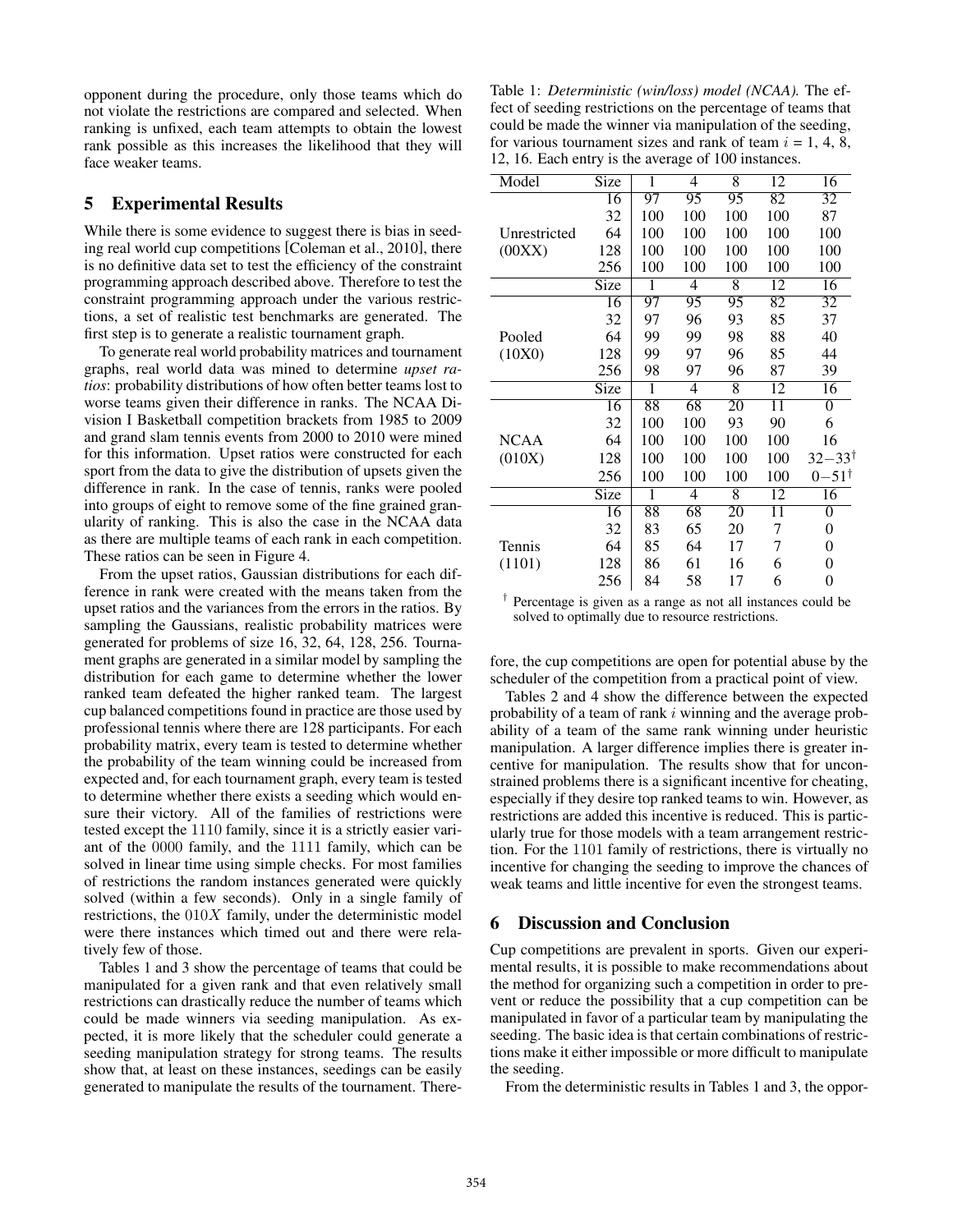Table 2: *Probabilistic model (NCAA).* The effect of seeding restrictions on the increase in the expected probability  $(x)$ 100) of winning the competition due to seeding manipulation over a fair seeding, for various tournament sizes and rank of team  $i = 1, 4, 8, 12, 16$ . Each entry is the average of 100 instances.

| Model        | Size        | 1                | $\overline{4}$   | 8       | 12               | 16               |
|--------------|-------------|------------------|------------------|---------|------------------|------------------|
|              | 16          | 11.9             | 9.2              | 3.7     | 1.5              | 0.2              |
|              | 32          | 11.7             | 8.4              | 2.5     | 0.7              | 0.0              |
| Unrestricted | 64          | 9.5              | 5.8              | 1.6     | 0.3              | 0.0              |
| (00XX)       | 128         | 7.4              | 3.9              | 0.8     | 0.1              | 0.0              |
|              | 256         | 5.9              | 2.5              | 0.4     | 0.0              | 0.0              |
|              | Size        | 1                | 4                | 8       | 12               | $\overline{16}$  |
|              | 16          | 12.0             | 9.1              | 3.7     | 1.5              | 0.2              |
|              | 32          | 7.4              | 4.8              | 1.2     | 0.4              | 0.0              |
| Pooled       | 64          | 4.2              | 2.4              | 0.4     | 0.1              | 0.0              |
| (10X0)       | 128         | 2.4              | 1.1              | 0.1     | 0.0              | 0.0              |
|              | 256         | 1.3              | 0.5              | 0.1     | 0.0              | 0.0              |
|              | Size        | 1                | $\overline{4}$   | 8       | 12               | 16               |
|              | 16          | 1.3              | $\overline{3.2}$ | 0.4     | 0.2              | $\overline{0.0}$ |
|              | 32          | 3.5              | 1.7              | 0.4     | 0.0              | 0.0              |
| <b>NCAA</b>  | 64          | 2.1              | 1.0              | 0.2     | 0.0              | 0.0              |
| (010X)       | 128         | 1.6              | 0.6              | 0.1     | 0.0              | 0.0              |
|              | 256         | 1.1              | 0.4              | 0.0     | 0.0              | 0.0              |
|              | <b>Size</b> | 1                | $\overline{4}$   | 8       | 12               | 16               |
|              | 16          | $1.\overline{7}$ | 2.9              | 0.4     | $\overline{0.2}$ | $\overline{0.0}$ |
|              | 32          | $1.1\,$          | 1.4              | 0.1     | 0.0              | 0.0              |
| Tennis       | 64          | 0.6              | 0.6              | $0.0\,$ | 0.0              | 0.0              |
| (1101)       | 128         | 0.3              | 0.3              | 0.0     | 0.0              | 0.0              |
|              | 256         | 0.2              | 0.1              | 0.0     | 0.0              | 0.0              |

tunity for a scheduler to manipulate the competition increases as fewer restrictions are applied. Therefore, if a scheduler is assumed to have perfect or near perfect information about the teams in the competition, the only method for increasing the difficulty of manipulation is to increase the number of restrictions on the seeding. NHL Hockey, NBA Basketball and NFL Football, for example, do not use a scheduler as the seeding is fully determined by the restrictions.

However, it is often the case that the scheduler will not have perfect knowledge about the outcome of each game and must rely on probabilistic data to construct a manipulated seeding. Tables 2 and 4 show that there is variability in the incentive for manipulation by the scheduler between various families of restrictions when using a heuristic manipulation scheme. Unlike the deterministic case, the argument made for restrictions in the probabilistic case is that certain restrictions reduce the incentive for cheating. Pooling restriction by itself seems to have little effect on the ability of the scheduler to generate a seeding which improves the probability of  $t_w$  winning. In contrast, for the heuristic tested, team arrangement has a significant effect even when the rank is allowed to vary by one from the actual ranking of the team.

Given these results, it seems prudent for the organizers of the competitions to enforce team arrangement as this can reduce the incentive for manipulating the seeding. Pooling restrictions can be helpful when used in conjunction with team

Table 3: *Deterministic (win/loss) model (Tennis).* The effect of seeding restrictions on the percentage of teams that could be made the winner via manipulation of the seeding, for various tournament sizes and rank of team  $i = 1, 4, 8, 12,$ 16. Each entry is the average of 100 instances.

| Model       | Size | 1   | 4               | 8              | 12                   | 16                   |
|-------------|------|-----|-----------------|----------------|----------------------|----------------------|
|             | 16   | 100 | 99              | 99             | 93                   | 54                   |
|             | 32   | 100 | 100             | 100            | 100                  | 95                   |
| Unres.      | 64   | 100 | 100             | 100            | 100                  | 100                  |
| (00XX)      | 128  | 100 | 100             | 100            | 100                  | 100                  |
|             | 256  | 100 | 100             | 100            | 100                  | 100                  |
|             | Size | 1   | 4               | 8              | $\overline{12}$      | $\overline{16}$      |
|             | 16   | 100 | 99              | 99             | 93                   | 54                   |
|             | 32   | 99  | 99              | 99             | 91                   | 55                   |
| Pooled      | 64   | 99  | 99              | 98             | 90                   | 60                   |
| (10X0)      | 128  | 99  | 99              | 98             | 89                   | 60                   |
|             | 256  | 99  | 99              | 98             | 90                   | 58                   |
|             | Size | 1   | 4               | $\overline{8}$ | 12                   | 16                   |
|             | 16   | 89  | 87              | 55             | 23                   | 11                   |
|             | 32   | 100 | 100             | 100            | 98                   | 72                   |
| <b>NCAA</b> | 64   | 100 | 100             | 100            | 99                   | 94                   |
| (010X)      | 128  | 100 | 100             | 100            | $99 - 100^{\dagger}$ | $81 - 100^{\dagger}$ |
|             | 256  | 100 | 100             | 100            | $99 - 100^{\dagger}$ | $97 - 100^{\dagger}$ |
|             | Size | 1   | 4               | $\overline{8}$ | 12                   | 16                   |
|             | 16   | 89  | $\overline{87}$ | 55             | 23                   | 11                   |
|             | 32   | 89  | 80              | 53             | 26                   | 9                    |
| Tennis      | 64   | 90  | 75              | 47             | 20                   | 8                    |
| (1101)      | 128  | 90  | 78              | 46             | 20                   | 8                    |
|             | 256  | 91  | 75              | 45             | 20                   | 8                    |
|             |      |     |                 |                |                      |                      |

† Percentage is given as a range as not all instances could be solved to optimally due to resource restrictions.

arrangement but provides little protection when used without additional restrictions. As in the deterministic cases, further restrictions do decrease the probability that a team can manipulate the competition but this is sometimes undesirable. For example, fixed pooling in a competition like the NCAA Division I Championship may cause two top teams to be paired before the lucrative Final Four portion of the competition. A seeding that produces this result would be undesirable even though it could reduce the incentive to manipulate. Random drawing could be used but suffers from two issues: the seeding may contain matchups that are undesirable and draw rigging is a common issue because the randomization process can be corrupted. In tennis, for example, only the top 32 players are drawn in public to ensure certain properties to the seeding but the other 96 players are drawn by a computer program, which could be designed to implement a manipulated seeding as described in this work.

As fully restricting the seeding is sometimes undesirable or difficult, it is also necessary to detect cheating when it occurs. Coleman et al. [2010] examined the bias of selection in the NCAA Division I Basketball championship and concluded that the bias was due to in part the discrepancy between the perceived ranking and actual ranking. There are many different ranking measures that could be used to construct a likely ranking of teams and compared against the results (e.g., see [Cassady et al., 2005] and references therein). One impor-